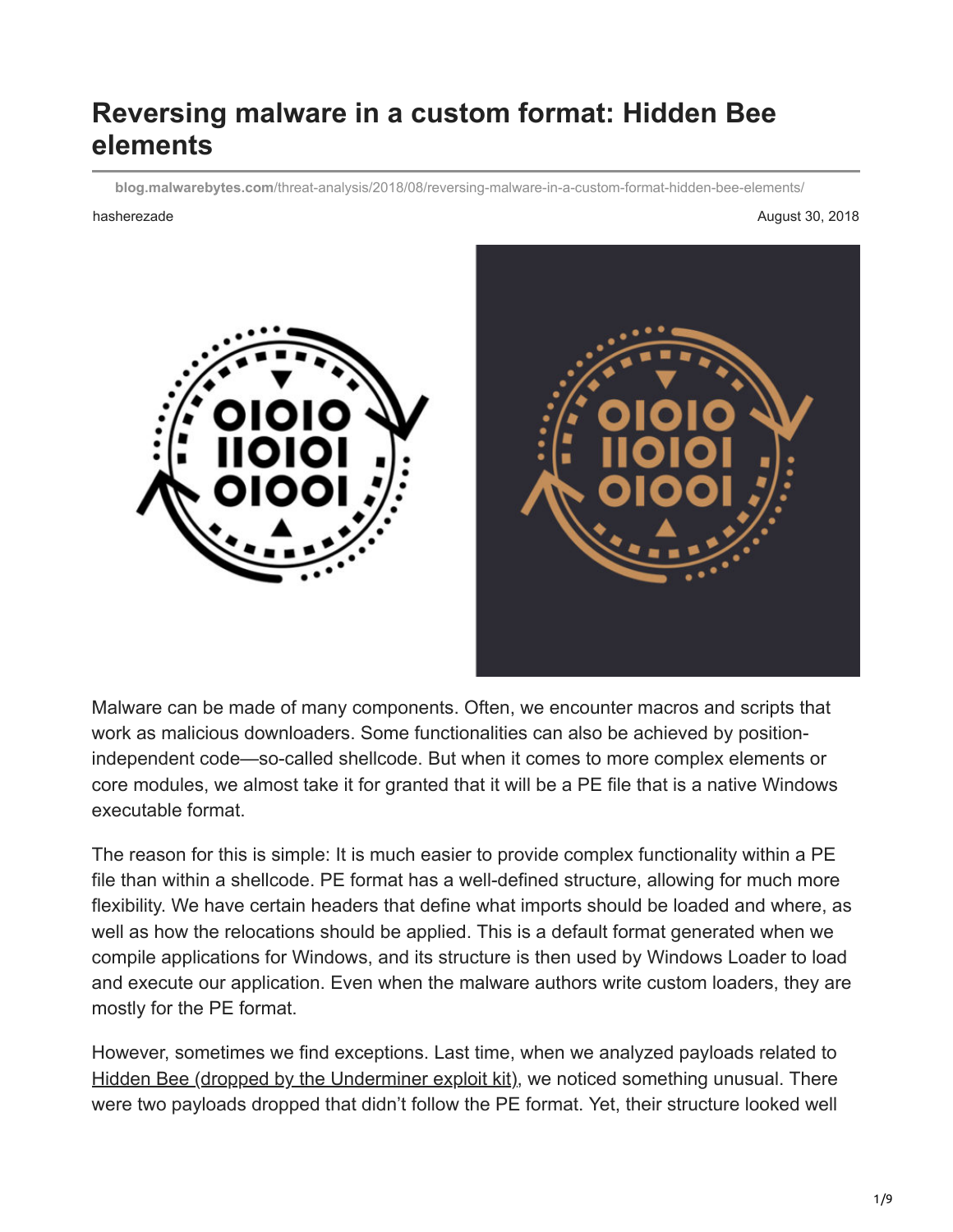organized and more complex than we usually encounter dealing with pieces of shellcode. We decided to take a closer look and discovered that the authors of this malware actually created their own executable format, following a consistent structure.

# **Overview**

The first payload: [b3eb576e02849218867caefaa0412ccd](https://www.virustotal.com/#/file/76b70f1dfd64958fca7ab3e18fffe6d551474c2b25aaa9515181dec6ae112895/details) (with .wasm extension, imitating Web Assembly) is a loader, downloading and unpacking a Cabinet file:

| 認 52he3kf2q2rr6l5s1as2u0198k.wasm                         |  |  |  |  |                                                 |  |  |  |  |  |  |                                                                |
|-----------------------------------------------------------|--|--|--|--|-------------------------------------------------|--|--|--|--|--|--|----------------------------------------------------------------|
| Offset(h) 00 01 02 03 04 05 06 07 08 09 0A 0B 0C 0D 0E 0F |  |  |  |  |                                                 |  |  |  |  |  |  |                                                                |
| 00000000                                                  |  |  |  |  | 01 03 00 10 18 00 61 00 7A 0E 00 00 58 1E 00 00 |  |  |  |  |  |  | a.zX                                                           |
| 00000010                                                  |  |  |  |  |                                                 |  |  |  |  |  |  | C8 01 00 00 90 1C 00 00 05 00 6E 74 64 6C 6C 2E <b>Cntdll.</b> |
| 00000020 64 6C 6C 00 1B 00 4B 45 52 4E 45 4C 33 32 2E 64  |  |  |  |  |                                                 |  |  |  |  |  |  | dllKERNEL32.d                                                  |
| 00000030                                                  |  |  |  |  | 6C 6C 00 04 00 41 44 56 41 50 49 33 32 2E 64 6C |  |  |  |  |  |  | 11ADVAPI32.dl                                                  |
| 00000040                                                  |  |  |  |  | 6C 00 04 00 43 61 62 69 6E 65 74 2E 64 6C 6C 00 |  |  |  |  |  |  | 1Cabinet.dll.                                                  |
| 00000050 03 00 4D 53 56 43 52 54 2E 64 6C 6C 00 00 00 00  |  |  |  |  |                                                 |  |  |  |  |  |  | $. .$ MSVCRT. $dl1$                                            |
| 00000060 00 F9 58 B6 04 5E 96 93 1C 9D BB 93 1C CA 96 93  |  |  |  |  |                                                 |  |  |  |  |  |  | $.\, \mathring{u}$ X¶.^-". $t$ »".E-"                          |
| 00000070                                                  |  |  |  |  | 1C 90 75 82 OD FB FO BF 5F 56 F2 39 D6 B3 B0 DE |  |  |  |  |  |  | u,.űdż Vň9Öł°T                                                 |

The second payload: [11310b509f8bf86daa5577758e9d1eb5,](https://www.virustotal.com/#/file/c1a6df241239359731c671203925a8265cf82a0c8c20c94d57a6a1ed09dec289/details) unpacked from the Cabinet:

| 58 core.sdb                                               |  |  |  |  |                                                 |  |  |  |                             |
|-----------------------------------------------------------|--|--|--|--|-------------------------------------------------|--|--|--|-----------------------------|
| Offset(h) 00 01 02 03 04 05 06 07 08 09 0A 0B 0C 0D 0E 0F |  |  |  |  |                                                 |  |  |  |                             |
| 00000000                                                  |  |  |  |  | 01 03 00 10 18 00 60 00 62 2A 00 00 9C 50 00 00 |  |  |  | $1.1.1.1.1$ $b*$ . $sP.1$   |
| 00000010                                                  |  |  |  |  | 24 03 00 00 78 4D 00 00 13 00 6E 74 64 6C 6C 2E |  |  |  | $s \ldots xM \ldots ntd11.$ |
| 00000020                                                  |  |  |  |  | 64 6C 6C 00 07 00 4D 53 56 43 52 54 2E 64 6C 6C |  |  |  | dllMSVCRT.dll               |
| 00000030                                                  |  |  |  |  | 00 1E 00 4B 45 52 4E 45 4C 33 32 2E 64 6C 6C 00 |  |  |  | KERNEL32.dll.               |
| 00000040                                                  |  |  |  |  | OC 00 57 53 32 5F 33 32 2E 64 6C 6C 00 01 00 69 |  |  |  | $NSS2$ 32.dlli              |
| 00000050                                                  |  |  |  |  | 70 68 6C 70 61 70 69 2E 64 6C 6C 00 00 00 00 00 |  |  |  | phlpapi.dll                 |
| 00000060 81 74 82 0D 5E 96 93 1C CA 96 93 1C D1 FE F0 EF  |  |  |  |  |                                                 |  |  |  | .t,.^-".E-".Ntdd"           |
| 00000070 4F 5B A8 63 9D BB 93 1C A8 70 90 50 2C 66 48 2E  |  |  |  |  |                                                 |  |  |  | $O['cts".$ p. $P$ , $fH$ .  |

We can see at first that in contrast to most shellcodes, it does not start from a code, but from some headers. Comparing both modules, we can see that the header has the same structure in both cases.

# **Headers**

We took a closer look to decipher the meaning of particular fields in the header.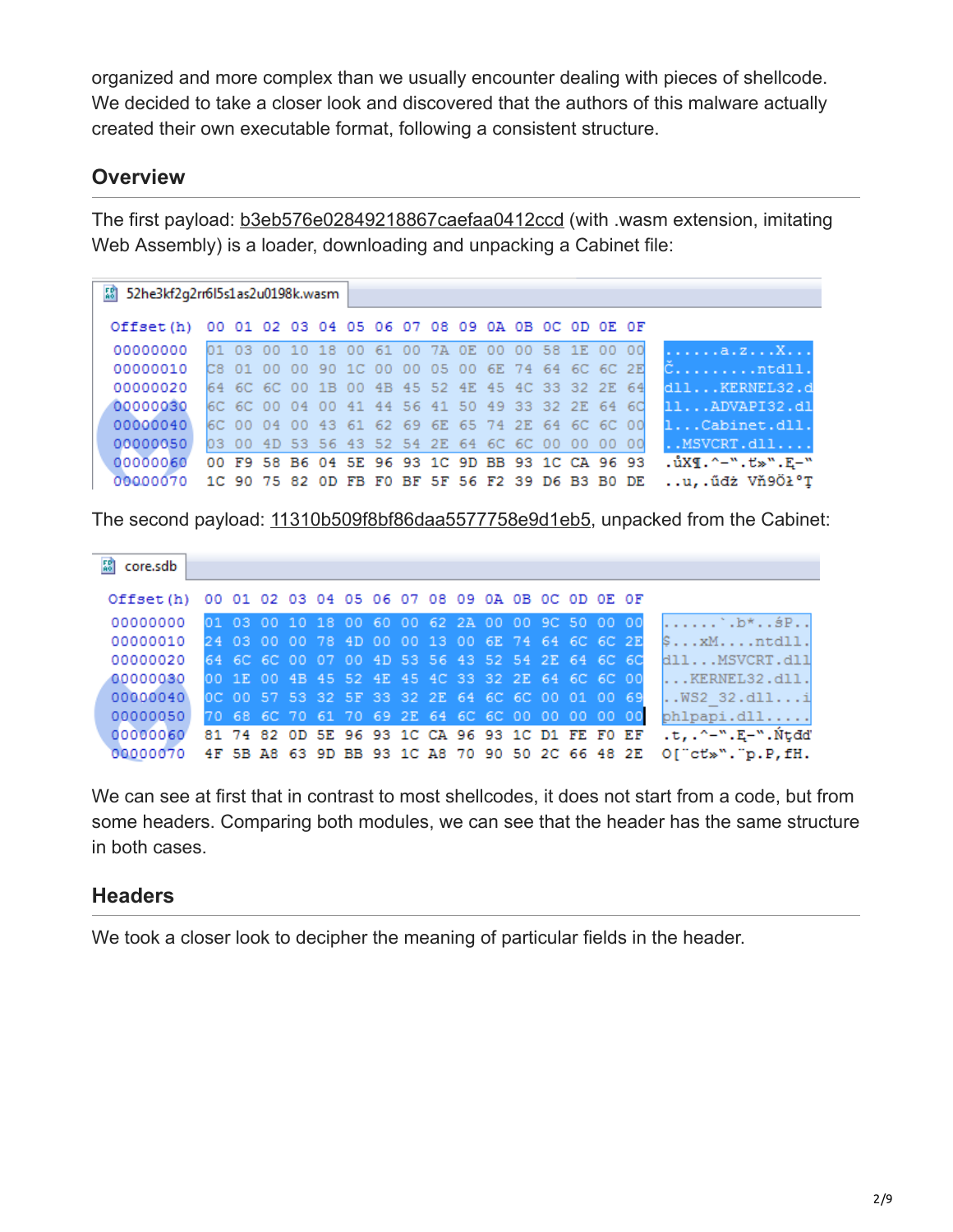| $F_8$<br>core.sdb                                         |                                                 |                                                 |  |  |  |  |  |  |                                                 |                                                                         |
|-----------------------------------------------------------|-------------------------------------------------|-------------------------------------------------|--|--|--|--|--|--|-------------------------------------------------|-------------------------------------------------------------------------|
| Offset(h) 00 01 02 03 04 05 06 07 08 09 0A 0B 0C 0D 0E 0F |                                                 |                                                 |  |  |  |  |  |  |                                                 |                                                                         |
| 00000000                                                  |                                                 | 01 03 00 10 18 00 60 00 62 2A 00 00 9C 50 00 00 |  |  |  |  |  |  |                                                 | $\ldots \ldots \ldots$ b* $\frac{1}{2}P\ldots$                          |
| 00000010                                                  |                                                 |                                                 |  |  |  |  |  |  | 24 03 00 00 78 4D 00 00 13 00 6E 74 64 6C 6C 2E | $$xM$ .ntdll.                                                           |
| 00000020                                                  | 64 6C 6C 00 07 00 4D 53 56 43 52 54 2E 64 6C 6C |                                                 |  |  |  |  |  |  |                                                 | dl1MSVCRT.d11                                                           |
| 00000030                                                  | 00 1E 00 4B 45 52 4E 45 4C 33 32 2E 64 6C 6C 00 |                                                 |  |  |  |  |  |  |                                                 | KERNEL32.dll.                                                           |
|                                                           |                                                 |                                                 |  |  |  |  |  |  |                                                 | 00000040 0C 00 57 53 32 5F 33 32 2E 64 6C 6C 00 01 00 69 WS2 32.dlli    |
| 00000050                                                  | 70 68 6C 70 61 70 69 2E 64 6C 6C 00 00 00 00 00 |                                                 |  |  |  |  |  |  |                                                 | phlpapi.dll                                                             |
| 00000060                                                  | 81 74 82 OD 5E 96 93 1C CA 96 93 1C D1 FE FO EF |                                                 |  |  |  |  |  |  |                                                 | .t,.^-".E-".Ńtdď                                                        |
| 00000070                                                  | 4F 5B A8 63 9D BB 93 1C A8 70 90 50 2C 66 48 2E |                                                 |  |  |  |  |  |  |                                                 | $O['ct*".$ p. $P$ , $fH$ .                                              |
|                                                           |                                                 |                                                 |  |  |  |  |  |  |                                                 | 00000080 F8 5C EF 6E 72 3C 94 7C 0B 0F B5 A5 D6 94 93 1C ř\dnr<" uAO"". |
| 00000090                                                  | 77 E2 E1 F9 89 5F B7 29 8D AF D2 7D F5 26 BD 6B |                                                 |  |  |  |  |  |  |                                                 | wâáů‰ ·)ŤŻŇ}ő&″k                                                        |

The first DWORD: 0x10000301 is the same in both. We didn't find this number corresponding to any of the pieces within the module. So, we assume it is a magic number that makes an identifier of this format.

Next, two WORDs are offsets to elements related to loading the imports. The first one (0x18) points to the list of DLLs. The second block (0x60) looks more mysterious at first. Its meaning can be understood when we load the module in IDA. We can see the crossreferences to those fields:

| 00000004             |                       | dd 0         |                                   |
|----------------------|-----------------------|--------------|-----------------------------------|
| 00000060 dword 60    |                       | dd 0D827481h | <b>; DATA XREF: sub 3F7F+A91r</b> |
| 00000060             |                       |              | OFFERD NAME                       |
| 00000064             | xrefs to dword_60     |              |                                   |
| 00000068             | Direction Typ Address |              | Text                              |
| 0000006C             |                       |              |                                   |
| 00000070             | Do r                  | sub 3F7F+A9  | call ds:dword 60                  |
| 00000070             | 嚁<br>$Do$ r           | sub 3F7F+BD  | call ds:dword 60                  |
| 00000074             | 嘴<br>$Do$ r           | sub 3F7F+D1  | call ds:dword 60                  |
| 00000078<br>0000007C | 嚁<br>$Do$ r           | sub_3F7F+17F | call ds:dword 60                  |
| 00000080             | 嘴<br>$Do$ r           | sub_3F7F+1B8 | ds:dword 60<br>call               |
| 00000084             | <b>VER</b><br>$Do$ r  | sub_3F7F+314 | ds:dword 60<br>call               |

We see that they are used as IAT—they are supposed to be filled with the addresses to the imported functions:

|          | ÷    |                   |
|----------|------|-------------------|
| 00004038 | push | ebx               |
| 00004039 | push | 3Fh : '?'         |
| 0000403B | push | edi               |
| 0000403C | call | ds:dword 60       |
| 00004042 | add  | esp, OCh          |
| 00004045 | mov  | [ebp+var_10], eax |
| 00004048 | test | eax, eax          |
| 0000404A | jnz  | short loc 405C    |
| 00004040 | push | ebx               |
| 0000404D | push | 23h : '#'         |
| 0000404F | push | edi               |
| 00004050 | call | ds:dword 60       |
|          |      |                   |

The next value is a DWORD (0x2A62). If we follow it in IDA, we see that it leads to the beginning of a new function: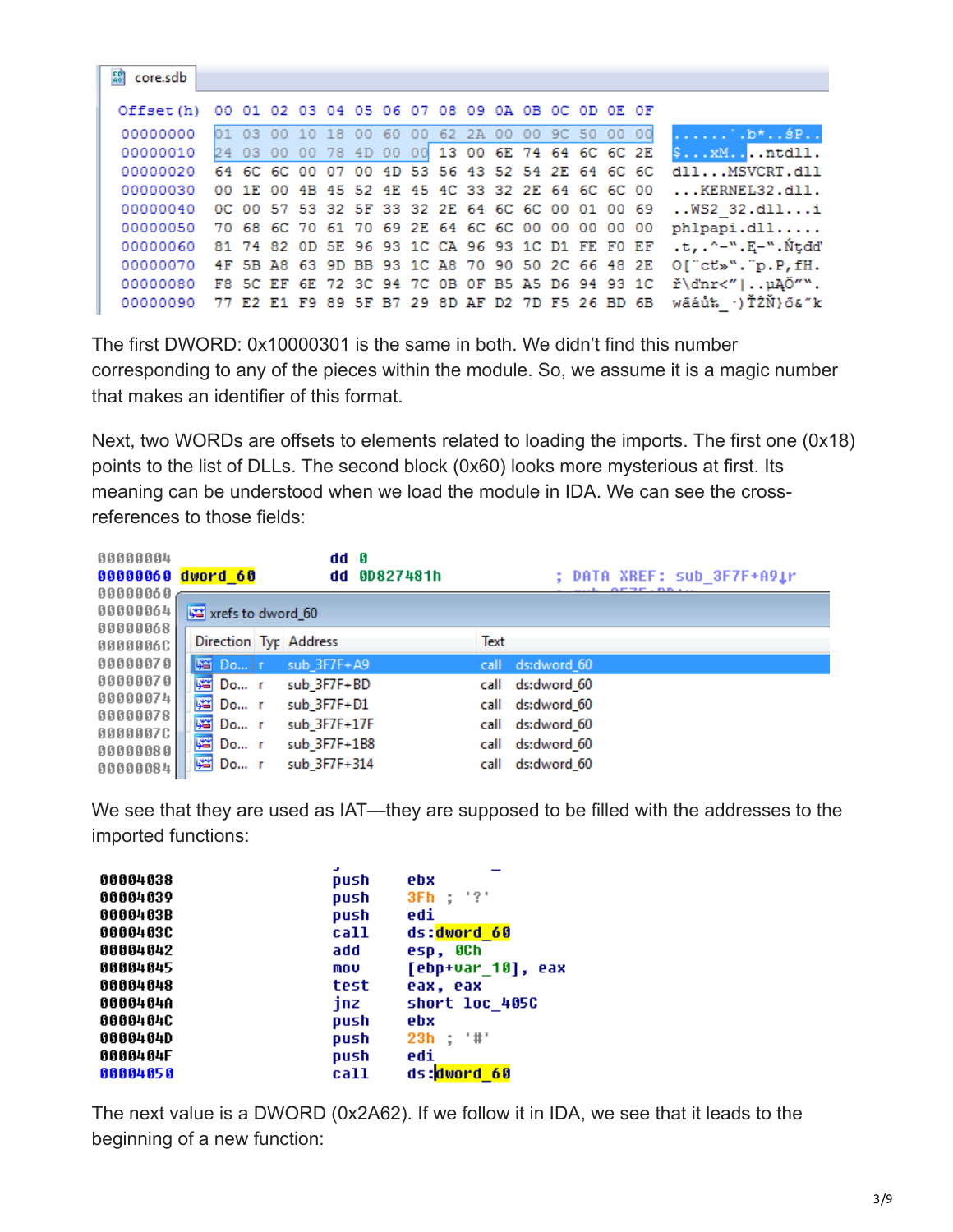| :UUUUZA62 :         |      |                |                                |
|---------------------|------|----------------|--------------------------------|
| : 00002062          | push | ebp            |                                |
| :00002A63           | mov  | ebp, esp       |                                |
| :00002A65           | sub  | esp, 22Ch      |                                |
| :00002A6B           | call | sub 2986       |                                |
| :00002A70           | test | al, al         |                                |
| :00002A72           | inz  | short loc 2A7D |                                |
| :00002A74           | call | sub 29A3       |                                |
| :00002A79           | test | eax, eax       |                                |
| :00002A7B           | jz   | short loc 2A84 |                                |
| :00002A7D           |      |                |                                |
| :00002A7D loc 2A7D: |      |                | ; CODE XREF: seg000:00002A72Ti |
| :00002A7D           | xor  | eax, eax       |                                |
| :00002A7F           | imp  | locret 2BBC    |                                |
|                     |      |                |                                |

This function is not referenced by any other functions so we can suspect that it is the program's Entry Point.

The meaning of the next value (0x509C) is easy to guess because it is the same as the size of the full module.

Then, we have the last two DWORDs of the header. The second DWORD (0x4D78) leads to the structure that is very similar to the PE's relocations. We can guess that it must be a relocation table of the module, and the previous DWORD specifies its size.

| 00004D80 |  |  |  |  | 09 03 00 00 B0 28 00 00 59 29 00 00 67 29 00 00 |  |  |  | $\ldots$ $\degree$ ( Y) g)                                                                    |
|----------|--|--|--|--|-------------------------------------------------|--|--|--|-----------------------------------------------------------------------------------------------|
| 00004D90 |  |  |  |  | 92 29 00 00 AD 29 00 00 C8 29 00 00 F7 29 00 00 |  |  |  | $\langle \cdot   \ldots   \ldots \rangle \ldots \check{C} \rangle \ldots \hat{\div}   \ldots$ |
| 00004DA0 |  |  |  |  | FD 29 00 00 14 2A 00 00 2A 2A 00 00 56 2A 00 00 |  |  |  | ý)***V*                                                                                       |
| 00004DB0 |  |  |  |  | B3 2A 00 00 B8 2A 00 00 CF 2A 00 00 D5 2A 00 00 |  |  |  | ł**Ď*Ő*                                                                                       |
| 00004DC0 |  |  |  |  | DB 2A 00 00 EC 2A 00 00 FC 2A 00 00 0E 2B 00 00 |  |  |  | Ű*ĕ*ü*+                                                                                       |
| 00004DD0 |  |  |  |  | 3D 2B 00 00 4D 2B 00 00 5D 2B 00 00 75 2B 00 00 |  |  |  | $= +$ $M +$ $] +$ $u +$                                                                       |
| 00004DE0 |  |  |  |  | 7F 2B 00 00 84 2B 00 00 9D 2B 00 00 A9 2B 00 00 |  |  |  | $. + , + + \odot +$                                                                           |
| 00004DF0 |  |  |  |  | B2 2B 00 00 EF 2B 00 00 6B 2C 00 00 70 2C 00 00 |  |  |  | $+ \cdot d + \cdot k$ , $\cdot p$ , $\cdot \cdot$                                             |

This is how we were able to reconstruct the full header:

```
typedef struct {
        DWORD magic;
        WORD dll_list;
        WORD iat;
        DWORD ep;
        DWORD mod_size;
        DWORD relocs_size;
        DWORD relocs;
} t_bee_hdr;
```
#### **Imports**

As we know from the header, the list of the DLLs starts at the offset 0x18. We can see that each of the DLL's names are prepended with a number: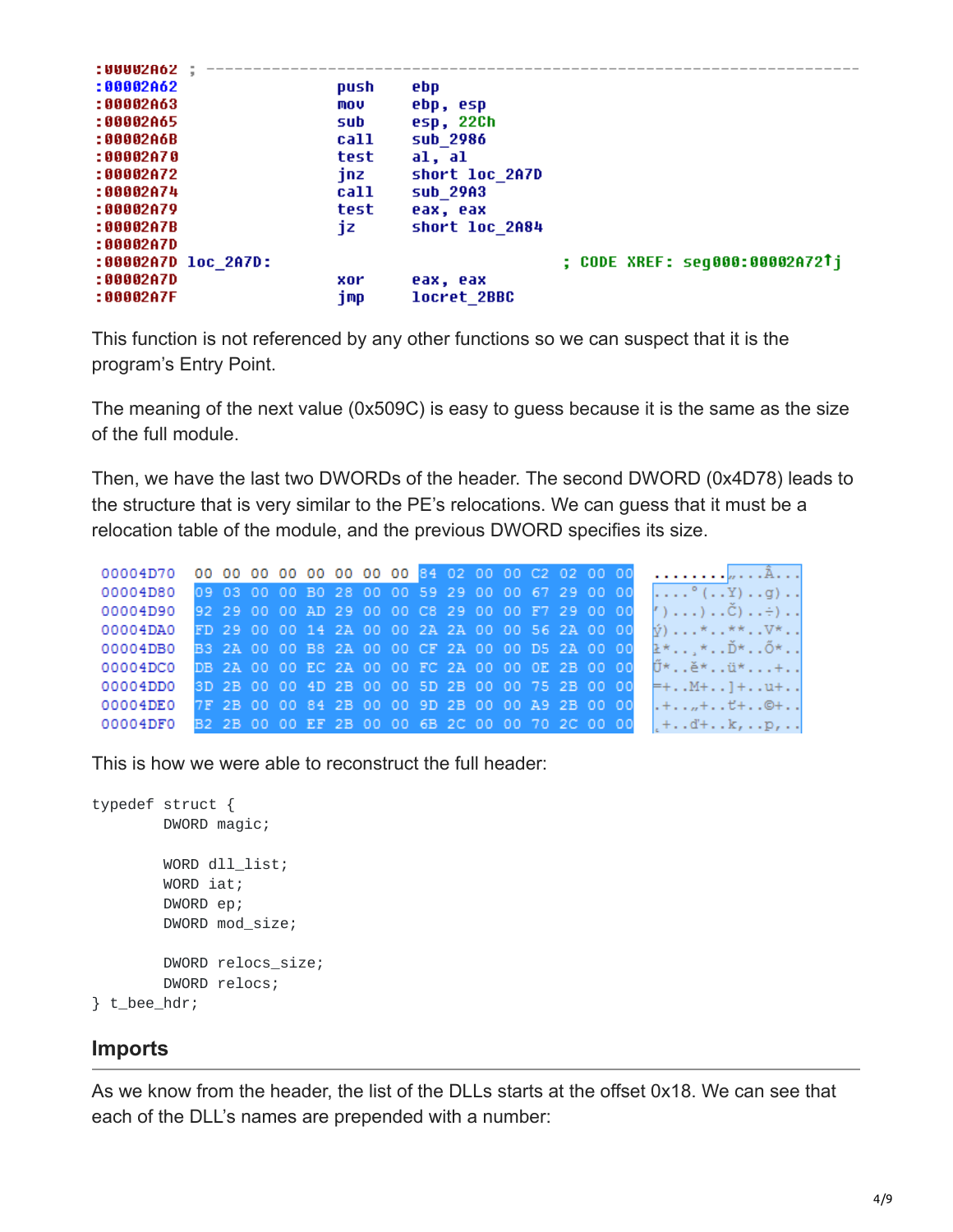| Offset(h) 00 01 02 03 04 05 06 07 08 09 0A 0B 0C 0D 0E 0F |  |  |  |  |  |  |  |  |                                                                             |
|-----------------------------------------------------------|--|--|--|--|--|--|--|--|-----------------------------------------------------------------------------|
|                                                           |  |  |  |  |  |  |  |  | 00000000 01 03 00 10 18 00 60 00 62 2A 00 00 9C 50 00 00 b*\$P              |
|                                                           |  |  |  |  |  |  |  |  | 00000010 24 03 00 00 78 4D 00 00 13 00 6E 74 64 6C 6C 2E \$ xM ntdll.       |
|                                                           |  |  |  |  |  |  |  |  | 00000020 64 6C 6C 00 07 00 4D 53 56 43 52 54 2E 64 6C 6C 811 MSVCRT.dll     |
|                                                           |  |  |  |  |  |  |  |  | 00000030 00 1E 00 4B 45 52 4E 45 4C 33 32 2E 64 6C 6C 00  KERNEL32.dll.     |
|                                                           |  |  |  |  |  |  |  |  | 00000040 0C 00 57 53 32 5F 33 32 2E 64 6C 6C 00 01 00 69 WS2 32.dlli        |
|                                                           |  |  |  |  |  |  |  |  | 00000050 70 68 6C 70 61 70 69 2E 64 6C 6C 00 00 00 00 00 phlpapi.dll        |
|                                                           |  |  |  |  |  |  |  |  | 00000060 81 74 82 0D 5E 96 93 1C CA 96 93 1C D1 FE F0 EF .t, .^-".E-".Ntdd' |

The numbers are not corresponding with a DLL name: In two different modules, the same DLL had different numbers assigned. But if we sum up all the numbers, we find that their total sum is the same as the number of DWORDs in the IAT. So, we can make an educated guess that those numbers are specifying how many functions will be imported from a particular DLL.

We can describe it as the following structure (where the name's length is not specified):

```
typedef struct {
        WORD func_count;
        char name;
} t_dll_name;
```
Then, the IAT comes as a list of DWORDs:

| 00000050 |  |  |  |  |  | 70 68 6C 70 61 70 69 2E 64 6C 6C 00 00 00 00 00 |  |       |              | phlpapi.dll                               |
|----------|--|--|--|--|--|-------------------------------------------------|--|-------|--------------|-------------------------------------------|
| 00000060 |  |  |  |  |  | 81 74 82 OD 5E 96 93 1C CA 96 93 1C D1 FE FO EF |  |       |              | .t, .^-".E-".Ntdd                         |
| 00000070 |  |  |  |  |  | 4F 5B A8 63 9D BB 93 1C A8 70 90 50 2C 66 48 2E |  |       |              | O["ct»"."p.P,fH.                          |
| 00000080 |  |  |  |  |  | F8 5C EF 6E 72 3C 94 7C 0B 0F B5 A5 D6 94 93 1C |  |       |              | ř\dnr<"   µĄÖ"".                          |
| 00000090 |  |  |  |  |  | 77 E2 E1 F9 89 5F B7 29 8D AF D2 7D F5 26 BD 6B |  |       |              | wâáů‰ ·)ŤŽŇ}ő&″k                          |
| 000000A0 |  |  |  |  |  | 8B FC BF 7E 90 75 82 0D 30 B8 82 0D EA 3D 9D 7C |  |       |              | <üż~.u, .0, , .e=t                        |
| 000000B0 |  |  |  |  |  | EO A9 EO DA 65 9C 46 CE F3 16 E6 F5 3D AD 39 OD |  |       |              | ŕ©ŕÚeśFĨó.ćő=.9.                          |
| 000000C0 |  |  |  |  |  | 87 F0 96 7C D9 16 1F A1 FF C3 E1 05 3A A2 48 C9 |  |       |              | ‡đ− Ů~ Ăá.:~HÉ                            |
| 000000D0 |  |  |  |  |  | 02 OD 58 C6 OE 67 FD 1F C5 93 48 37 7F 8A D3 92 |  |       |              | . XC. qy. I''H7. S0'                      |
| 000000E0 |  |  |  |  |  | A0 96 72 11 D3 BB 7E 87 97 OF 2C 38 2E CF 8F 66 |  |       |              | $-r.\,6*+-.78.\nD2f$                      |
| 000000F0 |  |  |  |  |  | 58 3F 15 5A 1F BB 31 CF 01 97 88 87 0D 08 OC EA |  |       |              | $X?\,.\,Z.\gg1\,\v{D}.\,-.\,\pm\,. \,.$ e |
| 00000100 |  |  |  |  |  | 9C F1 01 5D 0A AB C4 D2 61 D5 58 47 27 75 8D CA |  |       |              | śń.].«ÄŇaŐXG'uŤE                          |
| 00000110 |  |  |  |  |  | C5 6C BD 2A D7 EB BF D2 5B 49 87 74 ED EB BF D2 |  |       |              | Ĺl″*×ëżŇ[I‡tiëżŇ                          |
| 00000120 |  |  |  |  |  | 10 C6 96 EB BA A1 CD EC 7E 10 B4 A3 07 CA 70 38 |  |       |              | .C-ës iě~. L.Ep8                          |
| 00000130 |  |  |  |  |  | CE 40 94 05 5B BC CE 73 72 F3 6D A6 FA 34 19 49 |  |       |              | Î@".[LÎsróm¦ú4.I                          |
| 00000140 |  |  |  |  |  | 83 C6 28 61 4E BE 3F 3B E0 59 2D F3 04 B1 4C 49 |  |       |              | .Č(aNľ?;ŕY-ó.±LI                          |
| 00000150 |  |  |  |  |  | E2 99 94 7C 4B 35 3B 58 9A 15 9F 55 51 77       |  |       | <b>94 OF</b> | â™" K5:Xš.źUOwš.                          |
| 00000160 |  |  |  |  |  | 7F 5D D9 30 2F BD AE B1 4A 77 9A OF 9A E7       |  | 2D F3 |              | .]ŬO/~⊗±Jwš.šc−ó                          |
| 00000170 |  |  |  |  |  | C5 OF 95 BC 55 8B EC 8B 45 08 53 56 33 F6 57 89 |  |       |              | L. DUK ěK E. SV3öW%                       |

It is common in malware that when the function's names are not given as an explicit string, they are imported by checksum. The same is done in this case. Guessing the appropriate function that was used for calculating the checksum can be more difficult. Fortunately, we found it in the loader component: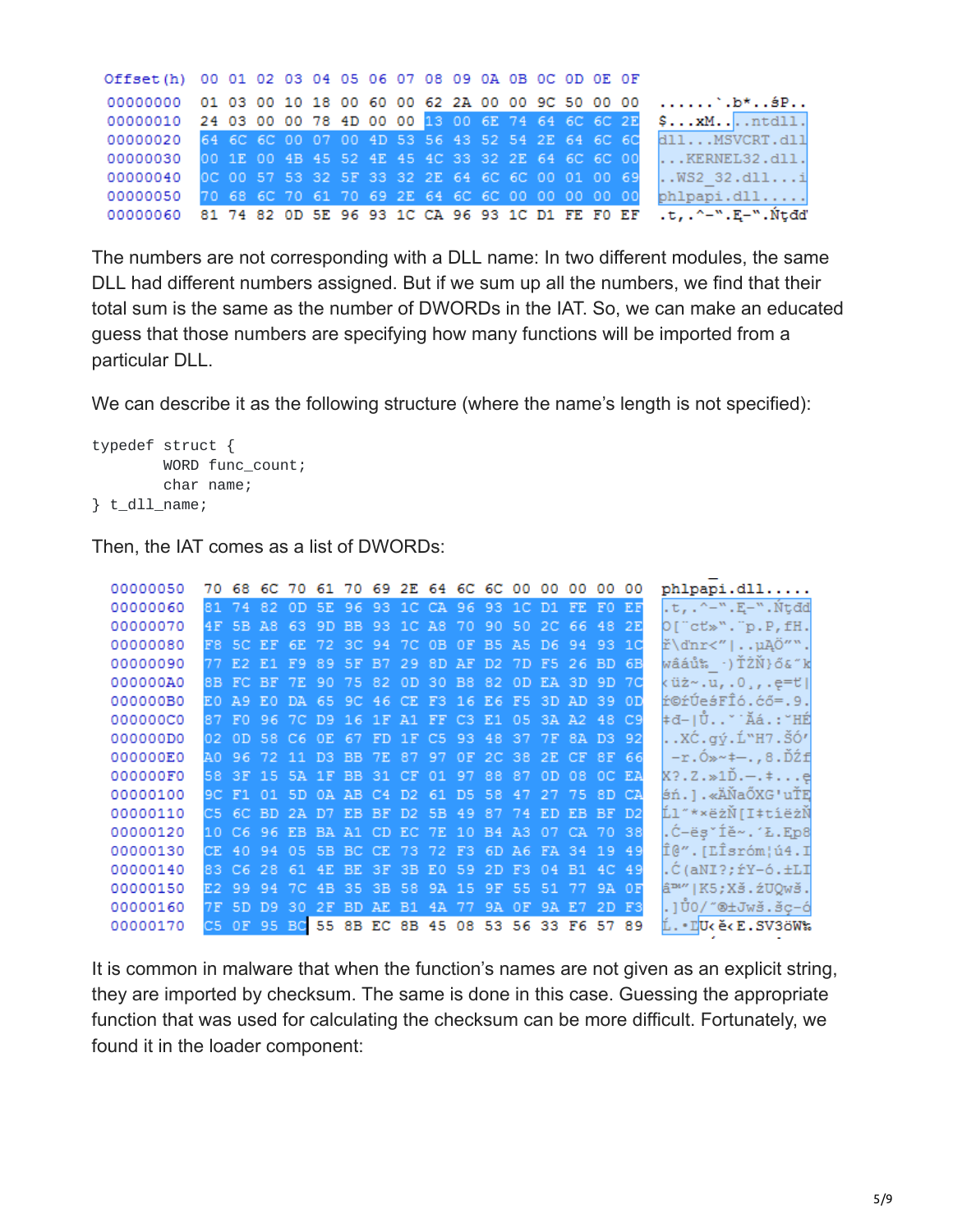```
DWORD checksum(char *func_name)
{
 DWORD result = 0x1505;
 while ( *func_name )
   result = *func_name++ + 33 * result;return result;
}
```
Knowing that we paired appropriate checksums with the function's names:

| : WS2_32.dll               |
|----------------------------|
| 6128c683 : WSAStartup      |
| 3b3fbe4e : WSAGetLastError |
| f32d59e0 : WSARecv         |
| 494cb104 : closesocket     |
| $7c9499e2$ : bind          |
| 583b354b : WSAIoct1        |
| 559f159a : WSASocketA      |
| f9a7751 : <b>htons</b>     |
| 30d95d7f : gethostbyname   |
| blaebd2f : inet_addr       |
| f9a774a : htonl            |
| f32de79a : WSASend         |
| $:$ iphlpapi.dll           |
| bc950fc5 : GetAdaptersInfo |

Once the address of the function is retrieved, it is stored in the IAT in place of the checksum.

## **Relocations**

Creating a relocation table is simple. It consists of the list of DWORDs that are identifying the offsets of the places in the code to which we should add the base where the module has been loaded. Without relocations applied, the module will crash (so, it is not positionindependent like a typical shellcode).

| <b>-RELOCS</b> |                                                                                                            |
|----------------|------------------------------------------------------------------------------------------------------------|
|                | c0<br>bc<br>c0                                                                                             |
|                |                                                                                                            |
|                |                                                                                                            |
|                |                                                                                                            |
|                |                                                                                                            |
|                |                                                                                                            |
|                |                                                                                                            |
|                |                                                                                                            |
|                |                                                                                                            |
|                |                                                                                                            |
|                |                                                                                                            |
|                |                                                                                                            |
|                |                                                                                                            |
|                |                                                                                                            |
|                |                                                                                                            |
|                | : 1be4<br>: : 08<br>: 09<br>: 13c<br>94 48a8<br>48a8<br>: 48a9<br>: 4a34<br>: 4a34<br>: 138<br>: 4a34<br>Ì |
|                |                                                                                                            |
|                |                                                                                                            |

## **Comparison to PE format**

While the PE format is complex, with a variety of headers, this one contains only essentials. Most of the information that is usually stored in a PE header is completely omitted here.

You can see a PE format visualized by Ange Albertini [here.](https://raw.githubusercontent.com/corkami/pics/master/binary/PE101.png)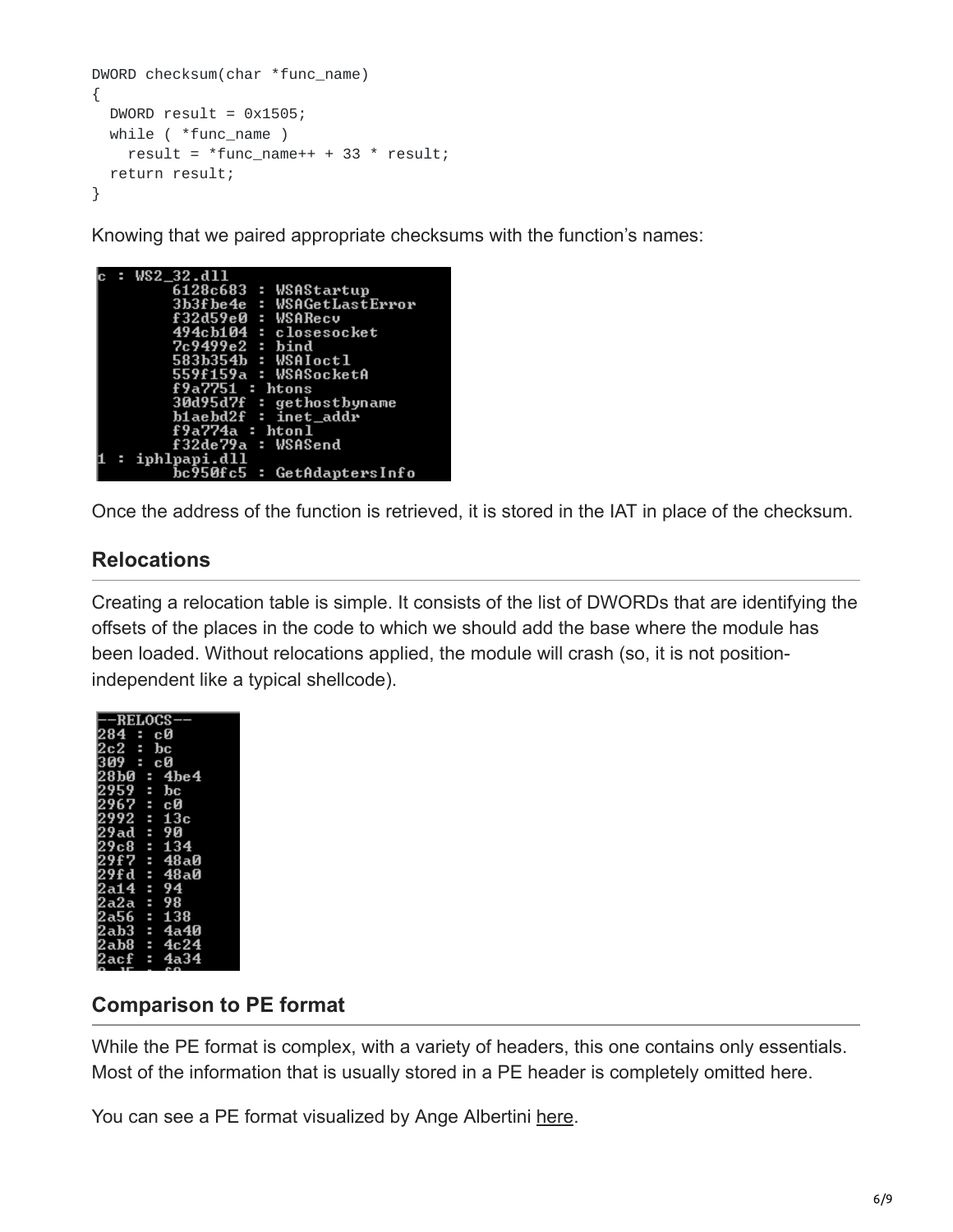Compare it with the visualization of the currently analyzed format:

Offset (h) 00 01 02 03 04 05 06 07 08 09 0A 0B 0C 0D OE OF 00000000 01 03 00 10 18 00 61 00 7A 0E 00 00 58 1E 00 00  $...,...,a.z...X...$ **HEADERS** 00000010 C8 01 00 00 90 1C 00 00 č. . . . . . . 05 00 6E 74 64 6C 6C 2E  $...$ ntdll. **DLLs** 00000020 64 6C 6C 00 1B 00 4B 45 52 4E 45 4C 33 32 2E 64 dll...KERNEL32.d 00000030 6C 6C 00 04 00 41 44 56 41 50 49 33 32 2E 64 6C  $11...$ ADVAPI32.dl {functions\_count, 00000040 6C 00 04 00 43 61 62 69 6E 65 74 2E 64 6C 6C 00 1...Cabinet.dll. 00000050 03 00 4D 53 56 43 52 54 2E 64 6C 6C 00 00 00 00 ... MSVCRT.dll.... dll name}  $00$ 00000060 F9 58 B6 04 5E 96 93 1C 9D BB 93 1C CA 96 93 ůXI. ^- ". t» ". E- " 00000070 1C 90 75 82 0D FB F0 BF 5F 56 F2 39 D6 B3 B0 DE ..u,. údž Vň9Öł°T **IAT**  $\cdots$ (checksums) 00000100 B6 87 F0 96 7C 3D AD 39 0D C7 0E E0 3D 64 A1 30  $\Pi d-|=.9. C. \dot{x}=d^{\circ}0$ 00000110 00 00 00 C3 55 8B EC 83 EC 14 56 8B 75 08 57 33 ... AU< B.E.V<u.W3 **CODE** 00000120 FF 57 57 57 57 68 50 1A 00 00 89 7D FC FF 56 04 WWWW.hP...%}üW.  $\sim$ Entry Point = 0xE7A 00001C90 26 01 00 00 3F 01 00 00 CF 01 00 00 D6 01 00 00 6...?...D...O... 00001CA0 1F 02 00 00 26 02 00 00 92 02 00 00 A8 02 00 00 ....&...'..."... **RELOCATIONS** 00001E40 43 14 00 00 49 14 00 00 4F 14 00 00 55 14 00 00 C...I...O...U... 00001E50 5B 14 00 00 61 14 00 00  $[...a...]$  $Size = 0x1C8$ 

Module Size = 0x1E58

#### **Static analysis**

We can load this code into IDA as a blob of raw code. However, we will be missing important information. Due to the fact that the file doesn't follow a PE structure, and its import table is non-standard, we will have a hard time understanding which API calls are being made at which offset. To solve this problem, I made [a tool](https://github.com/hasherezade/bee_parser) that resolves hashes into function names and generates a TAG file to mark the offsets where each function's address is going to be filled.

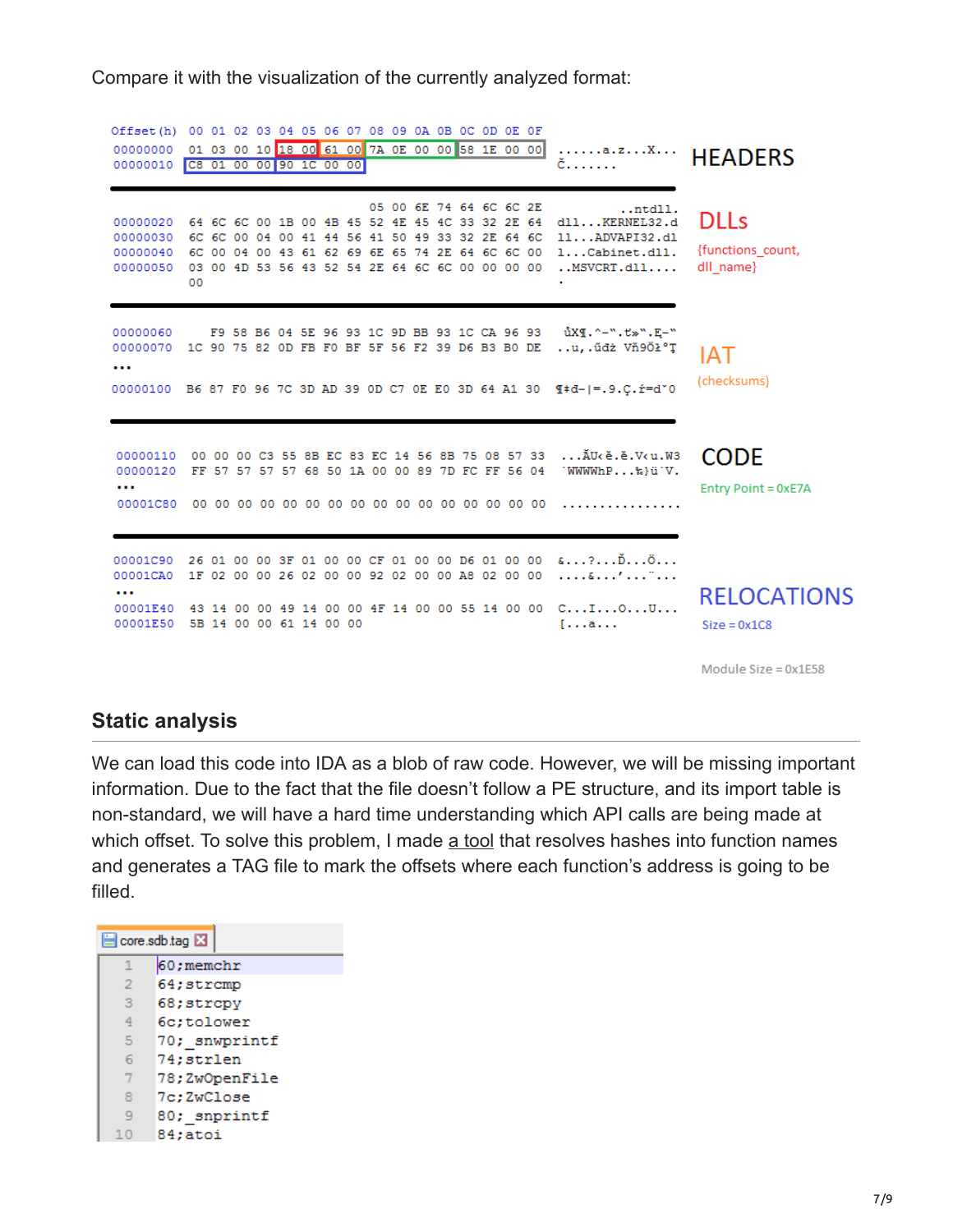#### Those tags can be loaded into IDA using an [IFL plugin:](https://github.com/hasherezade/ida_ifl)

|             | seg000:00000060 dword 60<br>seg000:00000060<br>seg000:00000060 |  | dd 0D827481h  | ; DATA XREF: sub 3F7F+A9↓r<br>; sub 3F7F+BD↓r<br>; memchr |
|-------------|----------------------------------------------------------------|--|---------------|-----------------------------------------------------------|
| <b>COL</b>  | seg000:00000064 dword 64<br>seg000:00000064                    |  | dd 1C93965Eh  | ; DATA XREF: sub 4758↓r<br>; strcmp                       |
| - 11        | seg000:00000068 dword 68<br>Seg000:00000068                    |  | dd 1C9396CAh  | ; DATA XREF: sub 4752↓r<br>; strcpy                       |
| $\sim 10^4$ | seg000:0000006C dword 6C                                       |  | dd ØEFFØFED1h | ; DATA XREF: sub 365F:loc 369E↓r                          |
|             | seg000:0000006C<br>seg000:00000070 dword 70                    |  | dd 63A85B4Fh  | : tolower<br>; DATA XREF: sub 30CF+25↓r                   |
|             | Seg000:00000070<br>seg000:00000070                             |  |               | ; sub 338D+25↓r<br>; _snwprintf                           |
|             | seg000:00000074 dword 74<br>Seg000:00000074                    |  | dd 1C93BB9Dh  | ; DATA XREF: sub 474C↓r<br>: strlen                       |
| <b>COL</b>  | seg000:00000078 dword 78<br>seg000:00000078                    |  | dd 509070A8h  | ; DATA XREF: sub 2CC2+49↓r<br>; ZwOpenFile                |

Having all the API functions tagged, it is much easier to understand which actions are performed by the module. Here, for example, we can see that it will be establishing the connection with the C2 server:



#### **Dynamic analysis**

This format is custom, so it is not supported by the typical tools for analysis. However, after understanding it, we can write our own tools, such as the parser for the headers and loader that will help to run this format and analyze it dynamically.

In contrast to PE, the module doesn't have any sections. So, we need to load it in a continuous memory region with RWX (read-write-execute) access. Walking through the relocations list, we will add the value of the base at which the module was loaded to the listed addresses. Then, we have to resolve the imported functions by their hashes and fill the